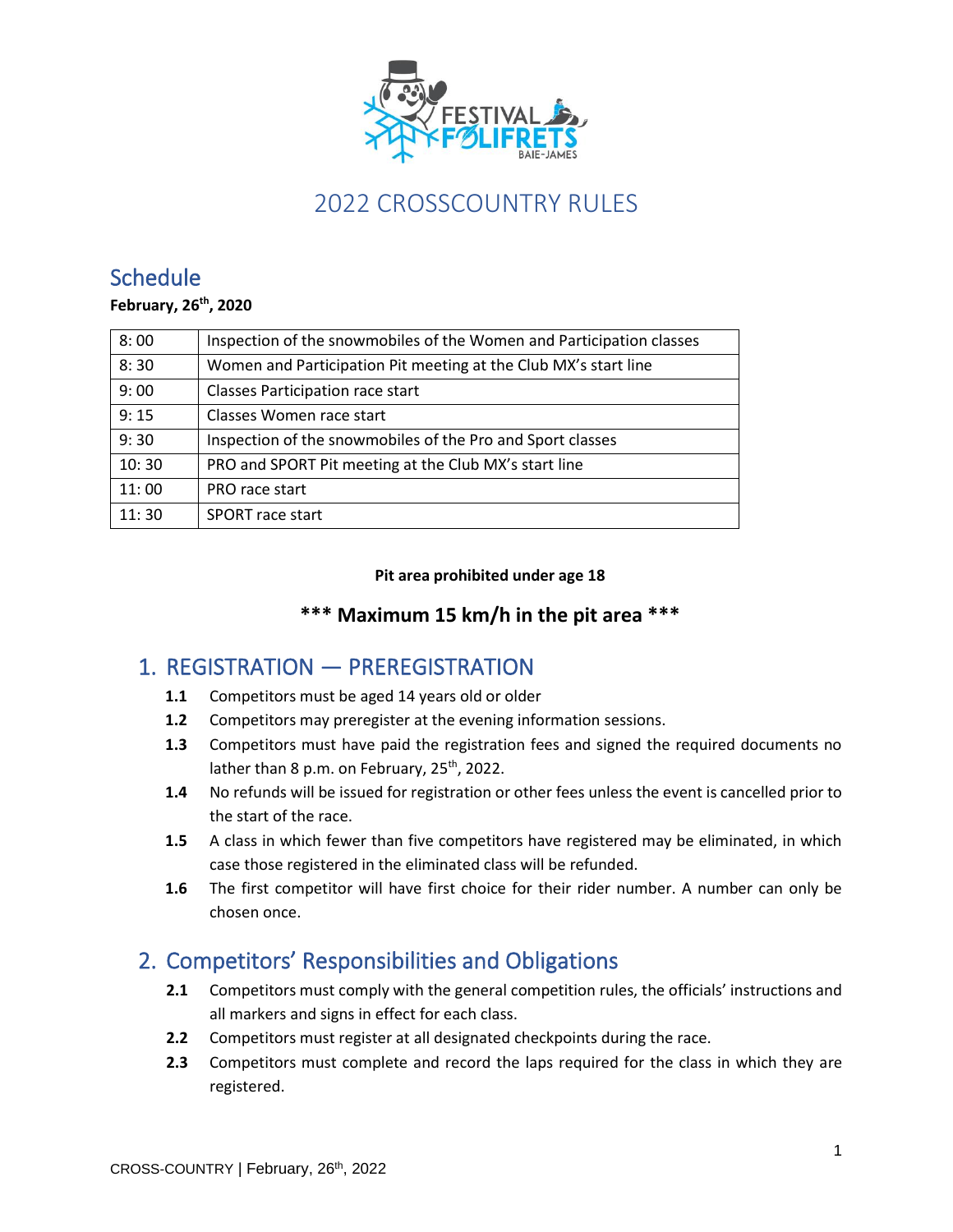

- **2.4** At the race site, competitors shall always behave in a sportsmanlike manner toward the other participants, organizers and officials.
- **2.5** A maximum of two (2) mechanics per Competitor only will be admitted in pit area.
- **2.6** Competitors are not permitted to consume or be under the influence of alcohol, drugs or doping substances at any time during the race.
- **2.7** Competitors must wear their assigned number on the back of their bibs and ensure that it always remains visible.
- **2.8** Competitors must not run their snowmobiles in such a way as to deliberately obstruct, push, block or cut in front of other drivers.
- **2.9** Competitors must wait until the trail is clear before continuing the race if one or more drivers have spun out or run off the race course.
- **2.10** Competitors whose snowmobiles have broken down during the race must remove them as fast as possible from the race course.
- **2.11** If a snowmobile must be pushed, it may only be pushed in the direction of the race.
- **2.12** Competitors must always follow the prescribed race course and comply with all markers and signs installed by the officials.
- **2.13** Competitors must attend all race meetings, including a pit meeting on the morning of the competition scheduled on February, 26<sup>th,</sup> 2022, at 8 a.m. at the Club MX's start line.

### 3. Strictly Prohibited Actions

- **3.1** Running outside the marked race course to gain an advantage.
- **3.2** Running on the road or on top of the snow bank unless the signs authorize the drivers to do so.
- **3.3** Refuel at any other place than the starting site (pit area).
- **3.4** To speed up over 15 km/h in the pit area. (see penalties 9.5)

#### 4. Team Members' Responsibilities

- **4.1** Team members must comply with the general competition rules and with the officials' instructions.
- **4.2** Team members are not permitted to be on the race course during the race, except to remove a snowmobile.
- **4.3** In the event of a mechanical problem at the start line, the driver may receive assistance with the consent of an official.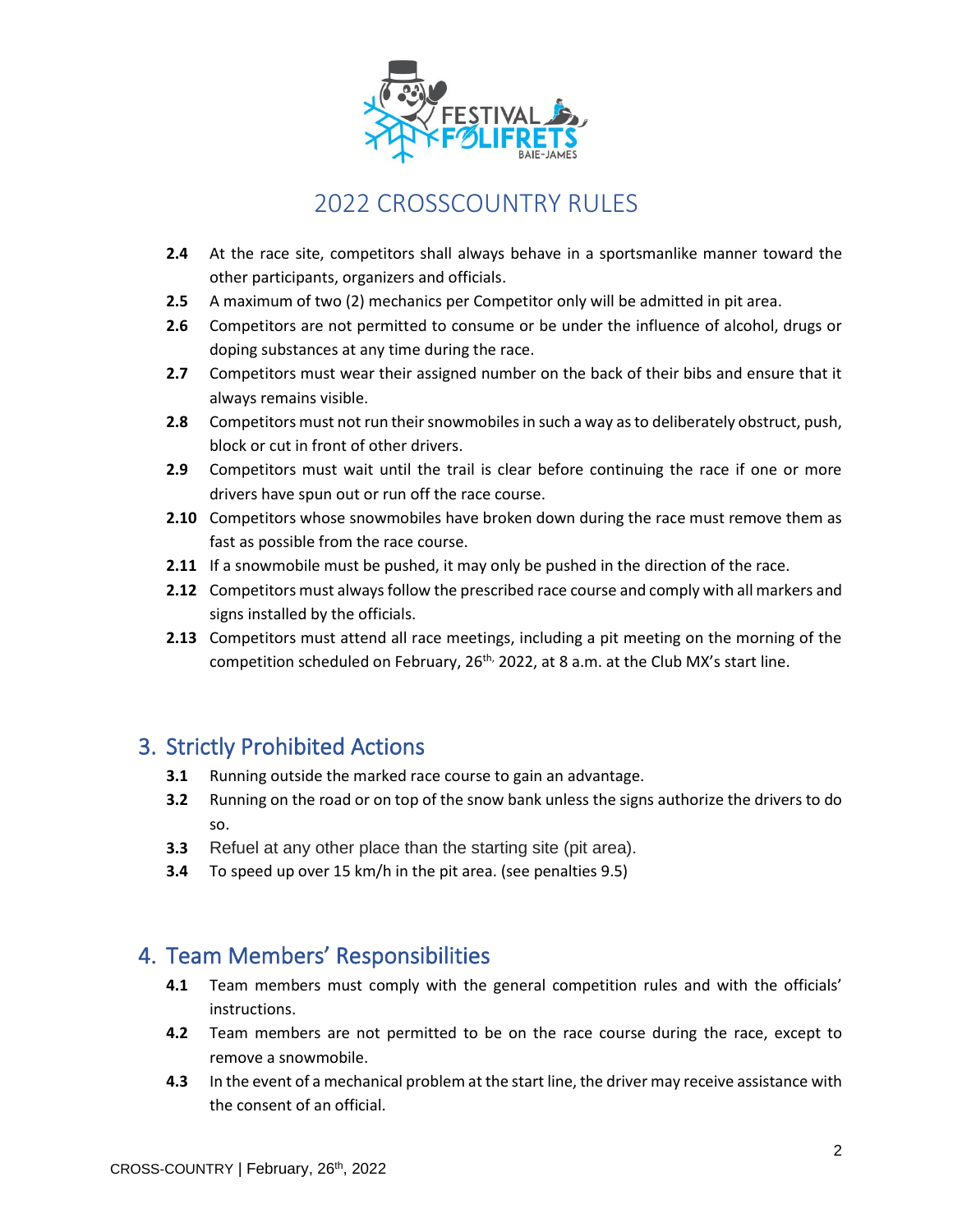

- **4.4** Repairs are permitted in all over the trail.
- **4.5** Fuelling is only permitted in the zone assigned on the site of Club MX (at the start line).
- **4.6** Every team performing fuelling must have a working fire extinguisher at the ready.

### 5. Verification and Inspection

- **5.1** Drivers must submit their snowmobiles for inspection to verify that they comply with the rules.
- **5.2** Snowmobiles must be on-site by 7:30 on February 26, 2022, for the participants of Women and Participation Classes. Snowmobiles of participants of the Pro and Sport classes must be on-site at 9 a.m. on February 26, 2022.
- **5.3** If the inspection reveals that the snowmobile does not qualify, the driver will not be permitted to race (see section 8).

#### 6. Start Line

- **6.1** Following the inspection, the driver or a team member must move the snowmobile to the start line in accordance with the driver's position and class. The competitor must be on time at the start line (7:30 a.m. for the Women and Participation classes and 9:30 a.m. for the Pro and Sport classes).
- **6.2** At the pit meeting and during the start-line formation, only the driver and one team member will be allowed on the race course.
- **6.3** At the start of the race, only the driver and his mechanic will be allowed on the start line.

### 7. Drivers' Mandatory Safety Equipment

- **7.1** A protective helmet that provides full protection (including the jaw) and complies with Québec's Protective Helmets Regulation.
- **7.2** Gear such as a visor or goggles designed to protect the eyes
- **7.3** Gloves and clothing designed for the weather conditions
- **7.4** Boots that come up above the ankle.
- **7.5** Though not mandatory, an ISR approved chest protector (designed to protect the torso) is strongly recommended.